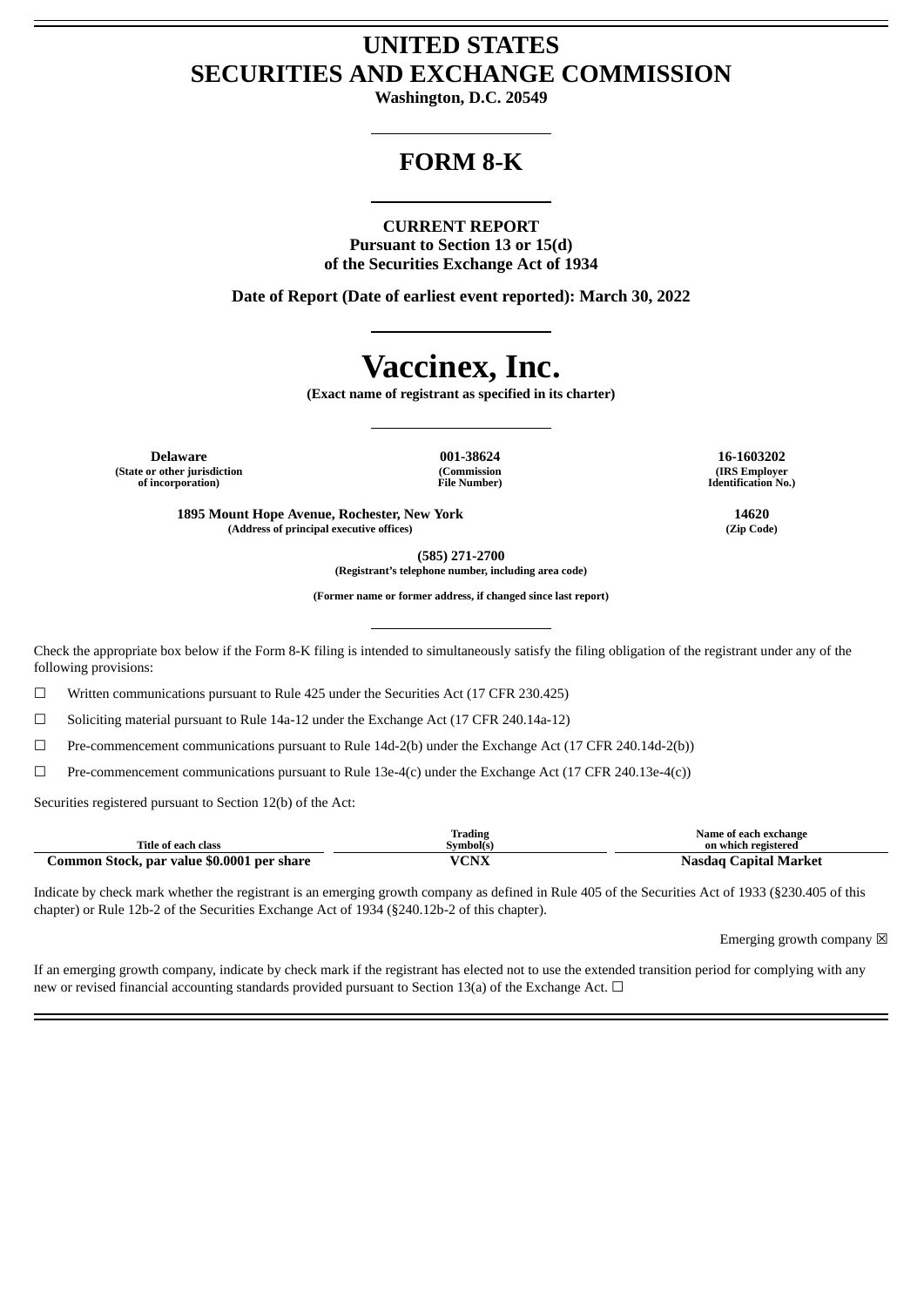#### Item 5.02 Departure of Directors of Certain Officers; Election of Directors; Appointment of Certain Officers; Compensatory **Arrangements of Certain Officers.**

On March 30, 2022, the Compensation Committee (the "Compensation Committee") of the Board of Directors of Vaccinex, Inc. (the "Company"), approved the award of options under the Company's 2018 Omnibus Incentive Plan to certain named executive officers and the principal financial officer of the Company to be granted on April 1, 2022 (the "Grant Date") as follows: (i) Maurice Zauderer, President and Chief Executive Officer, options to purchase 28,000 shares of the common stock of the Company ("Common Stock"), (ii) Ernest Smith, Senior Vice President and Chief Scientific Officer, options to purchase 20,000 shares of Common Stock, and (iii) Scott Royer, Chief Financial Officer, options to purchase 16,000 shares of Common Stock. Subject to the terms of the respective award notices, these options vest on the first four anniversaries of the Grant Date in equal installments. The options expire the day before the tenth anniversary of the Grant Date. The grant price of these options will be \$1.29.

In addition, on March 30, 2022, the Compensation Committee approved 7% increases to the base salaries for Dr. Zauderer, Dr. Smith, and Mr. Royer resulting in base salaries of \$406,600, \$287,981, and \$262,223, respectively.

The descriptions of the option awards are qualified in their entirety by reference to the form of option award agreement filed as Exhibit 10.7 to the Company's Registration Statement on Form S-1 filed on July 23, 2018, which is hereby incorporated by reference into this Item 5.02.